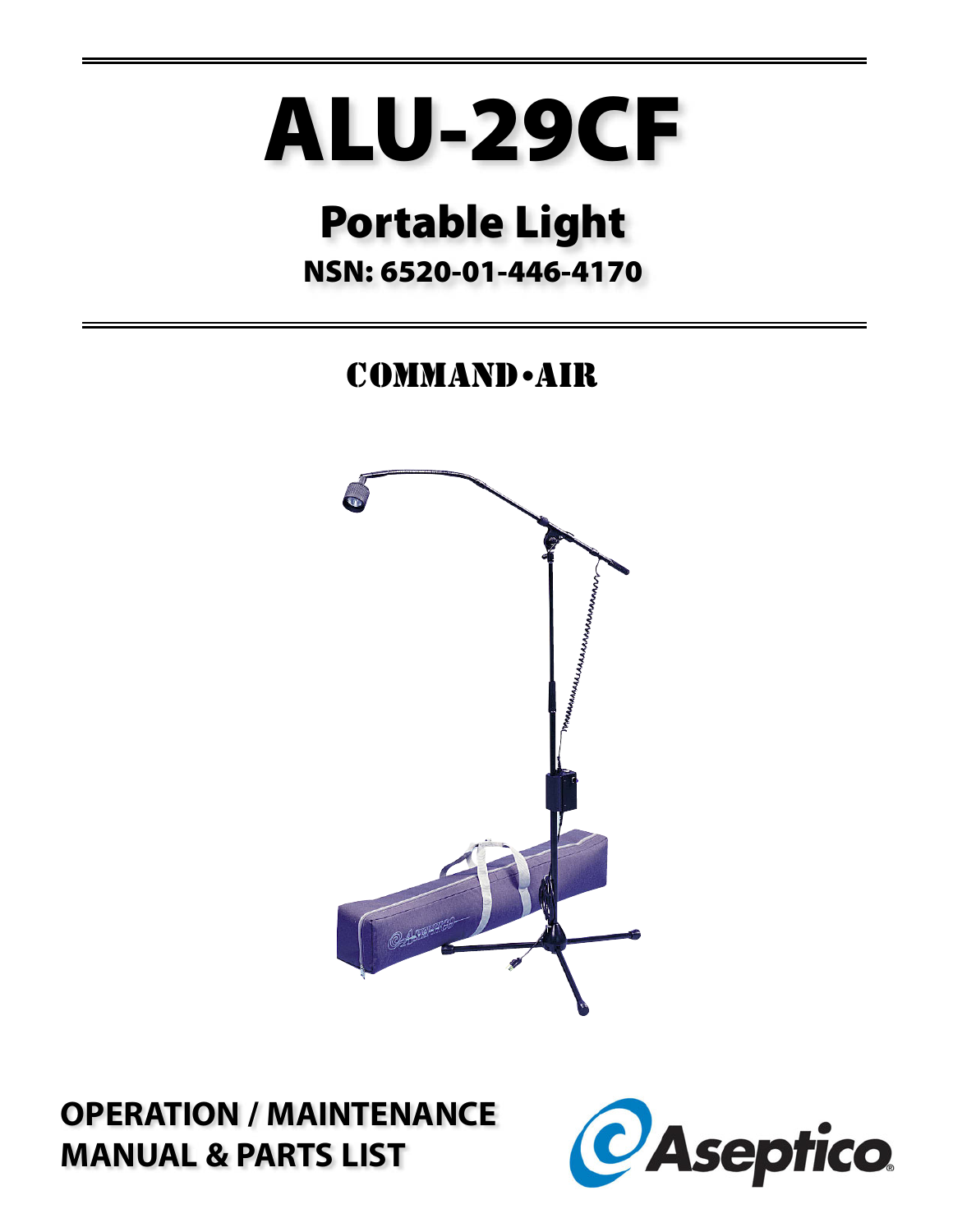# **TABLE OF CONTENTS**

# **TABLE OF ILLUSTRATIONS**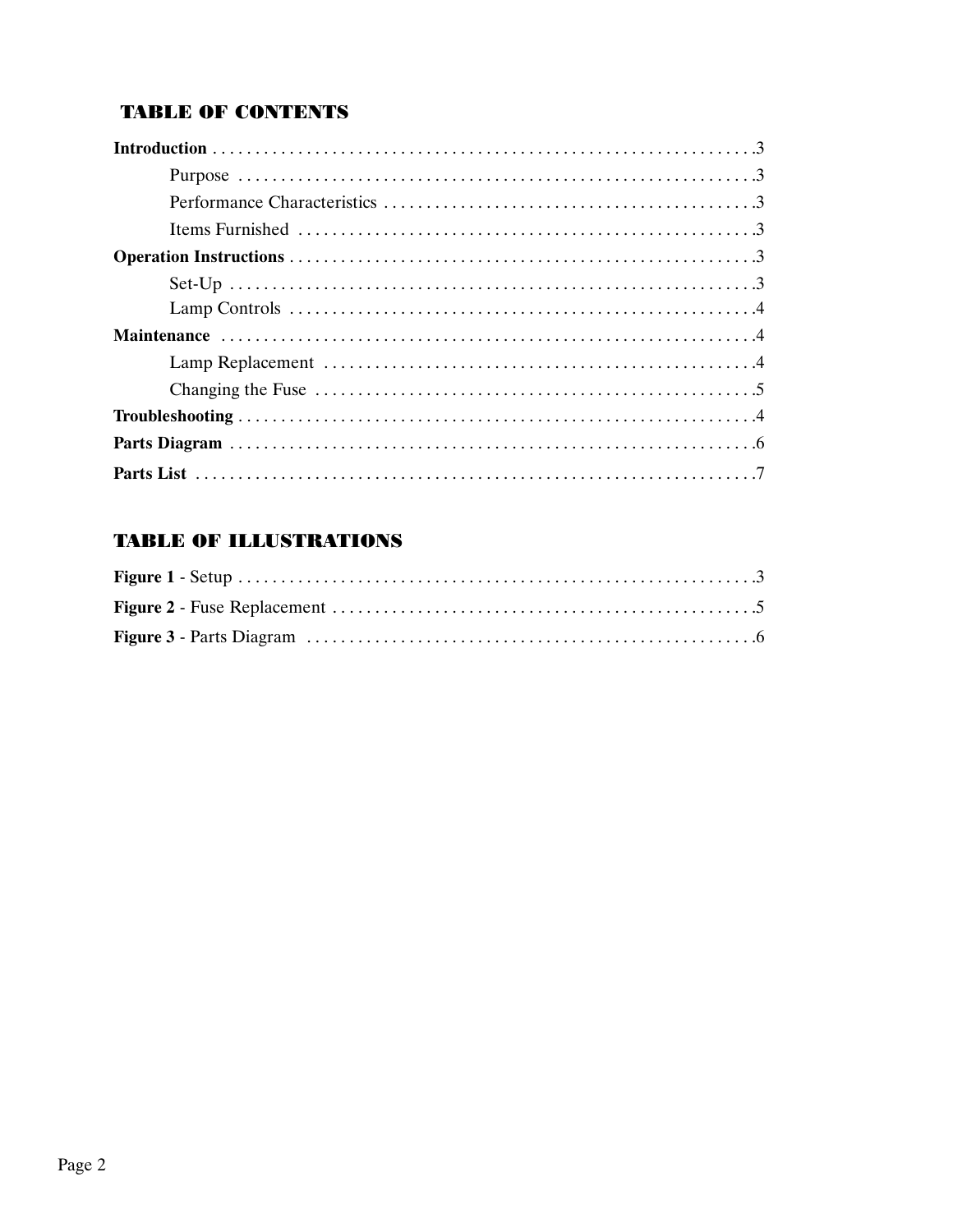## PURPOSE:

The Aseptico ALU-29CF Command Air Portable Light contains a halogen operating light which provides brilliant white light ensuring excellent visibility for field dentistry. The dual-voltage ALU-29CF features a compact lamp head, flexible gooseneck, telescoping tripod stand and padded carrying case. This light is highly portable and will fit in the mil-spec hard shell case included with the ADC-01CS Command Air Portable Dental Chair for easy deployment.

## PERFORMANCE CHARACTERISTICS:

LAMP: FTB 20watt/12volt 10° LAMP LIFE: 2000 hrs. average life. HEIGHT: 36-64 inches ARM LENGTH: 32 inches VOLTAGE: 110-220VAC, 50/60Hz switchable LIGHT INTENSITY: 1,000 ft. candles at 24" (61 cm) WEIGHT: 15 lbs.

#### ITEMS FURNISHED

One (1) ALU-29CF Command Air Portable Light

- One (1) Soft padded carrying case
- One (1) Operation and Maintenance Manual
- One (1) Spare Halogen bulb
- One (1) 160mA Fuse (for 220V operation)
- One Each 110V & 220V Power Cord

#### SETUP (Fig. 1):

- **1.** Remove the ALU-29CF Light from its packing and carrying case. Unfold the tripod legs to a horizontal position, slide to the bottom of the center post, and secure in position by firmly tightening the thumb screw. Set light on a stable, even floor surface.
- **2.** Loosen knob on horizontal boom and position where desired. Tighten to set. Rotate handle counterclockwise on telescoping center column and adjust to desired operating height. Rotate clockwise to secure.
- **3.** Ensure that the correct fuse is installed for the power source used (refer to Changing Fuse, Page 5). Set the dual voltage switch to 110V for 110-120V 50/60 Hz power sources and to 220V for 220V 50/60 Hz power sources. Attach power cord to receptacle on bottom of electrical housing and plug cord into a grounded electrical outlet. NOTE: USA style 110V and 220V power cords are shipped with unit. Power plug adapters for the specific country of usage must be purchased separately.

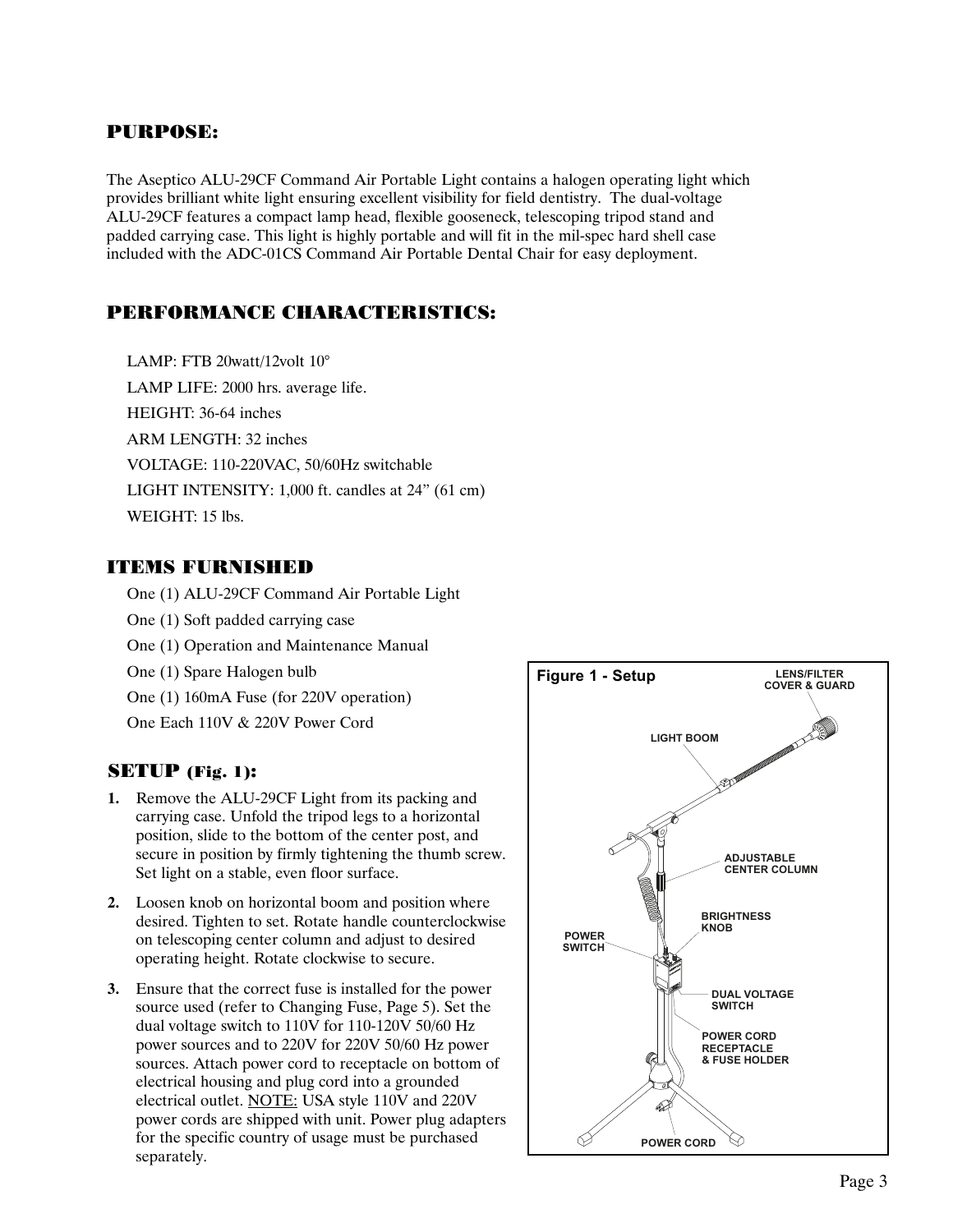## LAMP CONTROLS:

- **1. POWER SWITCH** On/Off control of ALU-29CF Light. Lamp should illuminate when turned on.
- **2. BRIGHTNESS KNOB** Provides variable intensity control of lamp. Turn clockwise to increase lamp intensity, or counterclockwise to decrease intensity.
- **3. DUAL VOLTAGE SWITCH** Allows this light to be used with either 110 or 220 VAC power sources. Rotate switch to the proper voltage-source position.

# MAINTENANCE:

#### **LAMP REPLACEMENT**

**IMPORTANT: Turn power off and unplug ALU-29CF from power source before replacing lamp.** Prior to handling unit, allow Lamp Head and internal components to cool for several minutes to room temperature.

#### *Step 1 - Remove Guard Assembly:*

**1.** Grasp the Guard Assembly as shown. Unscrew (turn CCW) to remove Guard from Rear Casing and set aside. Do not touch the Lens - fingerprints on the Lens surface will attenuate the light beam. Do not remove the two retaining clips and screws which attach the Lens and O-ring to the Guard.

#### *Step 2 - Uncover Lamp:*

**1.** Grasp the Heat Shield Tube as shown and gently screw inwards (turn CW) until it makes contact with the inside surface of the Rear Casing. **IMPORTANT:** Stop turning when the Shield Tube first touches the Rear Casing - forcing it beyond the "contact point" could result in damage to Disk and Lamp Socket!

#### *Step 3 - Remove Lamp:*

- **1.** Carefully grasp the exposed edge of the Lamp reflector and gently pull the Lamp straight out of the socket keep Lamp centered in the Shield as you pull. **WARNING:** Do not touch the glass bulb portion of the halogen Lamp. Oils left by finger contact can cause the glass to bubble and possibly explode.
- **2.** Discard the old Lamp. **CAUTION:** To prevent injury from broken glass, wrap the Lamp in heavy paper or cardboard, or secure in a container before discarding.

#### *Step 4 - Install New Lamp:*

**1.** When installing the replacement Lamp, ensure that its pins align with the socket receptacles, which are accessible through the opening in the Heat Shield Disk. Carefully press the pins straight into the receptacles until the base of the Lamp is firmly seated against the Disk. If the Lamp pins are properly aligned, the Lamp will seat easily. **CAUTION:** Do not press hard on Lamp it could break and cause injury. **NOTE:** The pin receptacles are offset at a slight angle. Do not twist the Lamp when inserting into socket - pins could bend and damage Lamp and socket.

**Replacement Lamp:** Use only USHIO 20MR11 20watt/ 12volt. Use of any other lamp may degrade the operation of the ALU-29CF and/or cause a safety hazard.







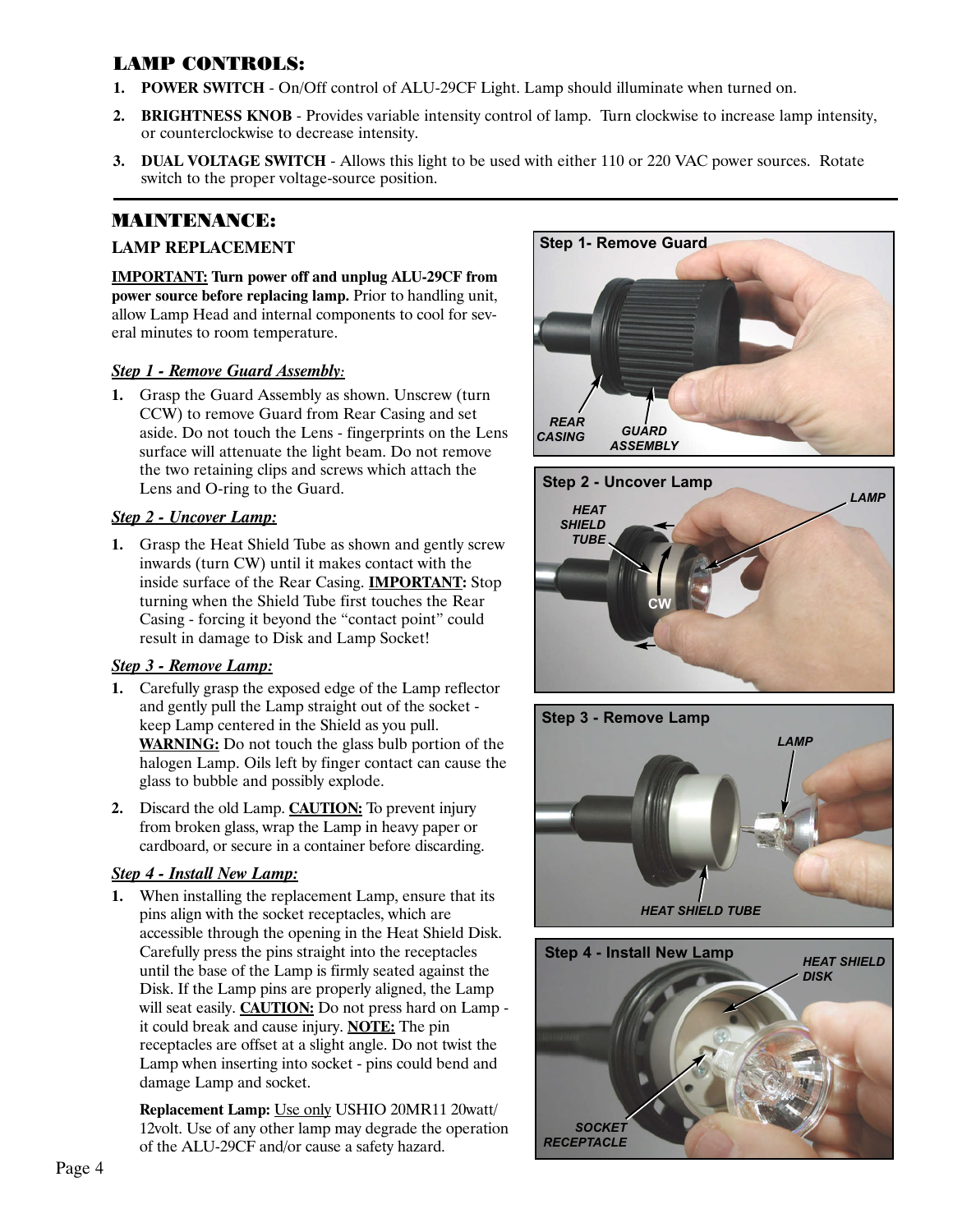**WARNING:** Do not turn the halogen Lamp 'On' without the Guard/Lens Assembly installed. The Lamp emits harmful UV radiation and damage to eyes and skin could result if Assembly Lens (UV Filter) is not in place.

**WARNING:** Halogen bulb is HOT ! Operating the Lamp without the Guard installed can cause burns!

#### *Step 5 - Cover Lamp:*

**1.** Retract (turn CCW) the Heat Shield Tube away from the Rear Casing to enclose the Lamp. Back the Tube out until its forward lip protrudes approx. 0.075 inch beyond the front edge of the Lamp. **IMPORTANT:** Not retracting the Shield Tube forward may cause the Lamp to come in contact with the glass Lens on the Guard Assembly. Ensure that the Lamp reflector is centered within the Shield and does not contact any part of the Shield Tube or glass Lens on the Guard.

#### *Step 6 - Replace Guard Assembly:*

**1.** Grasp the Guard Assembly as indicated and carefully match screw threads with those on the Rear Casing. **IMPORTANT:** Do not touch or apply pressure on the front surface of the Guard Assembly Lens. Fingerprints left on the Lens will attenuate the light beam. Do not remove the two retaining clips and screws which attach the Lens and O-ring to the Guard.

Install (turn CW) Guard Assembly onto the Casing. If the Guard does not easily screw onto the Casing, the threads are likely misaligned - Do Not Force! Back the Guard off and try again. **IMPORTANT:** When the

#### **CHANGING THE FUSE (Fig. 2)**

1. **IMPORTANT: Turn ALU-29CF Power Switch 'Off' and unplug unit from power outlet before changing the fuse.** Use a slot-head screwdriver to pry the Fuseholder out of the Power Inlet Connector, located on bottom of the electrical housing. Install new fuse (see type below) and replace holder in Connector, applying pressure on holder until it firmly snaps into position. Set Dual Voltage Switch to proper voltage.

110VAC FUSE: 5x20mm 250 mA, slo-blo type 220/250VAC FUSE: 5x20mm 160 mA, slo-blo type

**Step 5 - Cover Lamp CCW** *HEAT SHIELD TUBE 0.05" TO 0.10" HEAT SHIELD LAMP HEAT SHIELD DISK*



Guard Assembly Lens comes in contact with the Heat Shield Tube, stop tightening! Damage to Lens and other internal components may occur if overtightened.



| Problem:                         | Correction:                                                                              |  |
|----------------------------------|------------------------------------------------------------------------------------------|--|
| Power is 'ON', but lamp does not | -Replace Fuse: $5 \times 20$ mm $250$ mA (for 110V), or $5x20$ mm $160$ mA (for $220$ V) |  |
| light:                           | -Replace Lamp.                                                                           |  |
|                                  | -Check plug and electrical source.                                                       |  |
| Light intensity appears dimmer   | -Turn intensity up.                                                                      |  |
| than normal:                     | -Check that voltage switch matches power source                                          |  |
|                                  | -Clean Lens (Note: Before cleaning, turn Unit 'Off' and allow to cool. Do not            |  |
|                                  | remove the retaining clips and screws which attach the Lens to the Guard)                |  |
| Blown fuse:                      | -Check that Lamp pins are straight and are not bent. (Bent pins can cause a              |  |
|                                  | short circuit and blow the fuse if they make contact with the Heat Shield Disk.)         |  |

# TROUBLESHOOTING: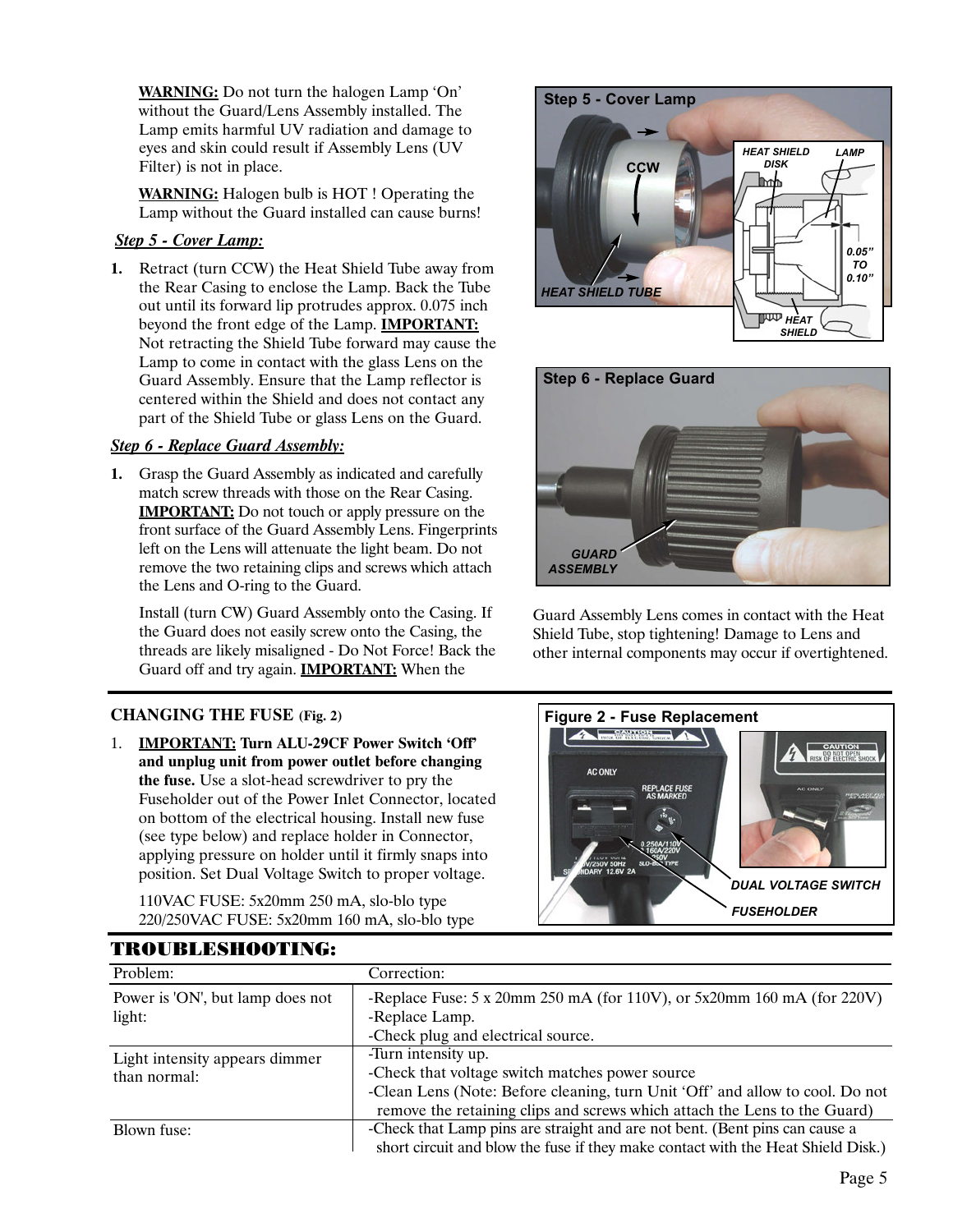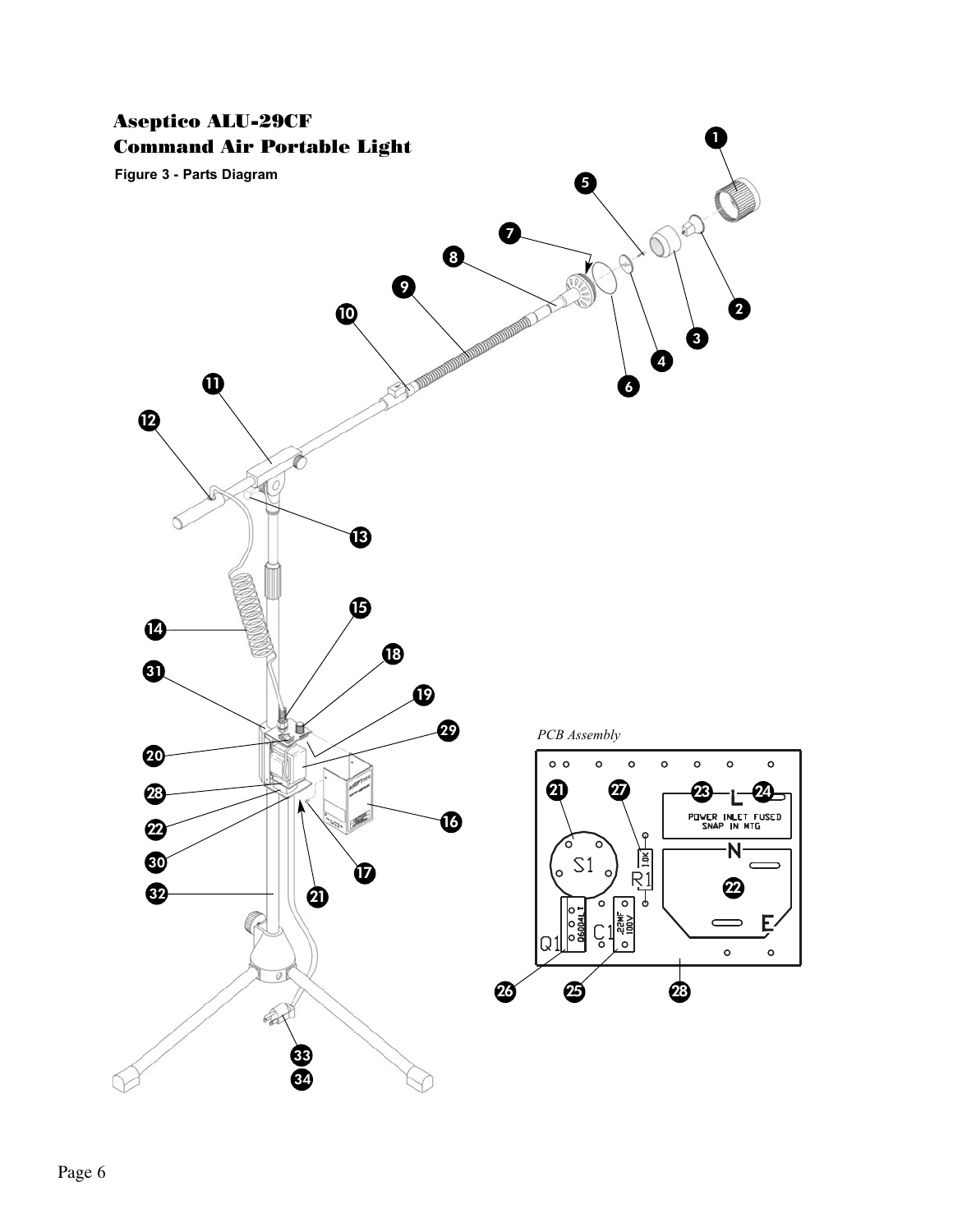# PARTS LIST

|                         | Item                                 | Part Number | Quantity       |
|-------------------------|--------------------------------------|-------------|----------------|
| 1                       | Lamp Head, Guard & Lens Assy w/Clips | 820002      | $\mathbf{1}$   |
| $\overline{\mathbf{2}}$ | Lamp, FTB 20watt/12volt 10°          | 820001      | $\mathbf{1}$   |
| 3 <sup>1</sup>          | Heat Shield Tube                     | 461355-08   | $\mathbf{1}$   |
| $\overline{4}$          | <b>Heat Shield Disk</b>              | 461356-08   | $\mathbf{1}$   |
| 5                       | SMS Stnls PhdPhl 10x3/4              | 510305      | $\overline{4}$ |
| $\boldsymbol{6}$        | O-Ring, 2.0 OD x 0.093               | 520045      | $\mathbf{1}$   |
| $\overline{7}$          | Socket, Porcelain                    | 820025      | $\mathbf{1}$   |
| $\boldsymbol{8}$        | Adapter, Goose-neck/Lamp             | 460257-08   | $\mathbf{1}$   |
| 9                       | Goose-neck, 13" Black                | 730084      | $\mathbf{1}$   |
| $\boldsymbol{\Phi}$     | Adapter, Boom/Goose-neck             | 460258-08   | $\mathbf{1}$   |
| ❶                       | Boom, Complete                       | 460259-01   | $\mathbf{1}$   |
| ℗                       | Strain Relief, 1/4 Black             | 840048      | $\mathbf{1}$   |
| ®                       | Nut, T-Bar Torque Handle             | 510381      | $\mathbf{1}$   |
| ❹                       | Cable, 2-Conductor Coil              | 870225      | 1              |
| ⊕                       | Strain Relief, Flex                  | 840003      | 1              |
| ❻                       | Chassis, Top                         | 460660-08   | 1              |
| ◐                       | C/S BtnSoc Stnls 6-32x1/4            | 510037      | 4              |
| ⊕                       | Knob, 1/4 Blk w/ Gray Insert         | 850032      | 1              |
| ℗                       | Pot, 100K Linear                     | 810123      | 1              |
| ❹                       | Switch, Rocker SPST                  | 830002      | 1              |
| ❹                       | Voltage Selector Switch              | 840042      | 1              |
| ❷                       | Power Inlet, Fused Snap In           | 840035      | 1              |
| ☎                       | Fuse, 5x20mm 250 mA (for 110V)       | 830049      | 2              |
| ❹                       | Fuse, 5x20mm 160 mA (for 220V)       | 830046      | 1              |
| ☎                       | Capacitor, 100V, 0.22MFD             | 810108      | 1              |
| ☎                       | Transistor, R6004LT Triac            | 880037      | 1              |
| Ø                       | Resistor, 1/4 w 5% 1.0K              | 810006      | 1              |
| ☜                       | PCB, ALU-29CF                        | 550043      | $\mathbf{1}$   |
| ☜                       | Transformer, 115/230V 13.6V, 2A      | 800100      | 1              |
| ❸                       | Chassis, Base                        | 460661-08   | 1              |
| ❶                       | Bracket, Nylon Mounting              | 460329      | 1              |
| ❸                       | Stand, Black Folding Tripod          | 730252-08   | 1              |
| ❸                       | Line cord, Remote 110V               | 840008      | 1              |
| ❹                       | Line cord, Remote 220V               | 840007      | 1              |
| Not Shown               | Case, Gray Carrying                  | 410125      | $\mathbf{1}$   |
| Not Shown               | Resistor, 1/4 w 5% 100K              | 810008      | 1              |